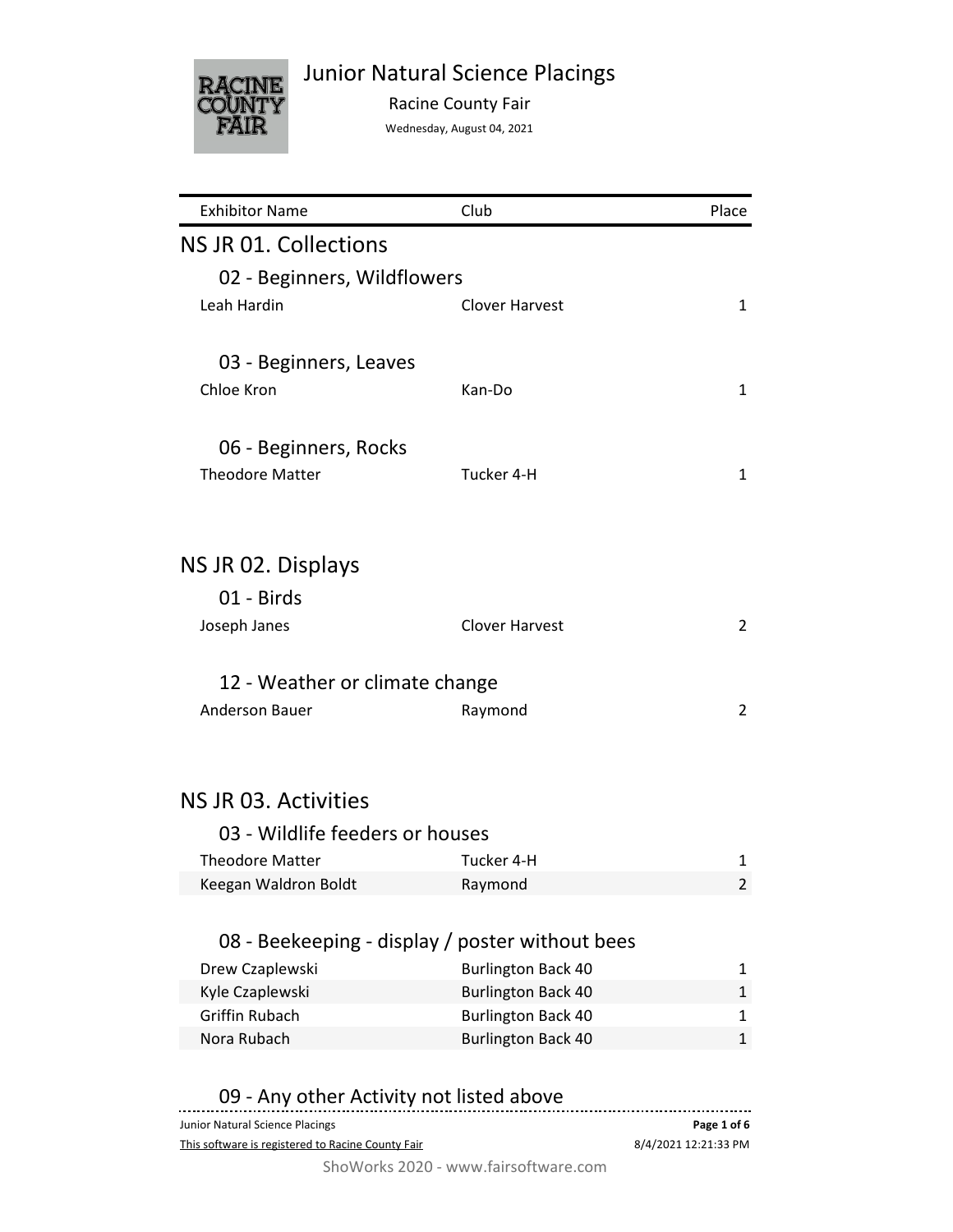| <b>Exhibitor Name</b>                                                                | Club                      | Place                               |
|--------------------------------------------------------------------------------------|---------------------------|-------------------------------------|
| NS JR 03. Activities                                                                 |                           |                                     |
| 09 - Any other Activity not listed above                                             |                           |                                     |
| Cal Devusic                                                                          | Raymond                   | $\mathbf{1}$                        |
|                                                                                      |                           |                                     |
|                                                                                      |                           |                                     |
| NS JR 04. Adventures                                                                 |                           |                                     |
| 01 - Canoeing/Kayaking                                                               |                           |                                     |
| Zachary Cowan                                                                        | <b>Burlington Back 40</b> | $\overline{2}$                      |
| NS JR 05. Fishing                                                                    |                           |                                     |
|                                                                                      |                           |                                     |
| 01 - Display of fishing equipment with an explanation<br>Jason Liberto               |                           |                                     |
|                                                                                      | <b>Burlington Back 40</b> | $\overline{2}$                      |
| 02 - Display of native Wisconsin game fist                                           |                           |                                     |
| <b>Tyler Berndt</b>                                                                  | <b>Burlington Back 40</b> | 1                                   |
| <b>Israel Dean</b>                                                                   | <b>Clover Harvest</b>     | 2                                   |
| 03 - Display of any 4 handmade lures, jigs, flys, or spinners                        |                           |                                     |
| Noah Hying                                                                           | Cloverview                | 1                                   |
| Abel Scott                                                                           | Kan-Do                    | $\overline{2}$                      |
|                                                                                      |                           |                                     |
| 08 - Display of various fish hooks, lines and leaders                                |                           |                                     |
| Kyle Czaplewski                                                                      | <b>Burlington Back 40</b> | 2                                   |
| Jason Liberto                                                                        | <b>Burlington Back 40</b> | 2                                   |
|                                                                                      |                           |                                     |
| 11 - Exhibit on bait                                                                 |                           |                                     |
| <b>Trey Escobar</b>                                                                  | Raymond                   | 1                                   |
| <b>Griffin Rubach</b>                                                                | <b>Burlington Back 40</b> | 2                                   |
|                                                                                      |                           |                                     |
| NS JR 06. Shooting Sports                                                            |                           |                                     |
| 01 - Proper handling and/or transport of a gun/bow                                   |                           |                                     |
| <b>Harrison Bauer</b>                                                                | Raymond                   | 3                                   |
|                                                                                      |                           |                                     |
| Junior Natural Science Placings<br>This software is registered to Racine County Fair |                           | Page 2 of 6<br>8/4/2021 12:21:33 PM |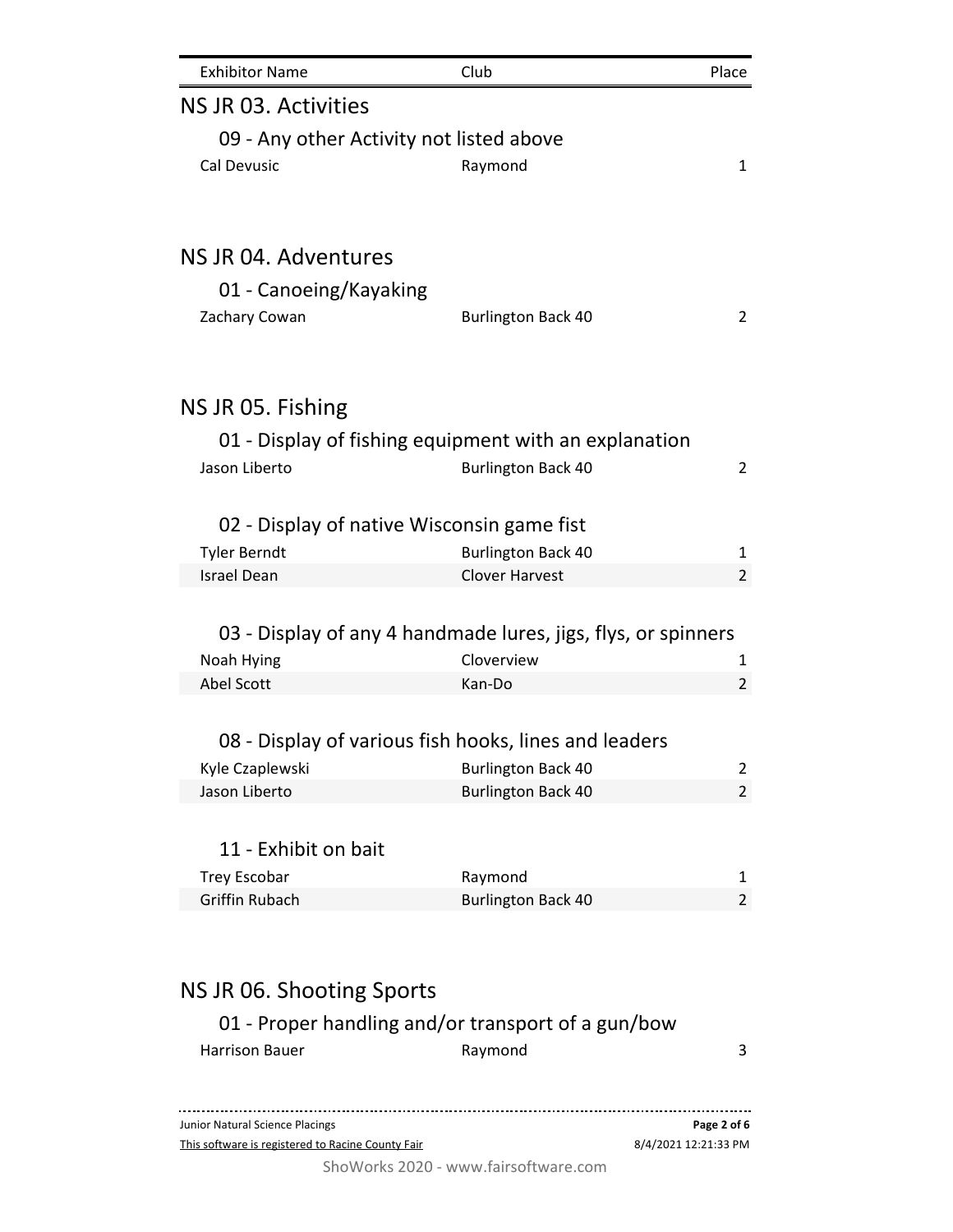| <b>Exhibitor Name</b>            | Club                                                                     | <b>Place</b> |
|----------------------------------|--------------------------------------------------------------------------|--------------|
| NS JR 06. Shooting Sports        |                                                                          |              |
|                                  | 02 - Parts of a gun explaining the part and purpose                      |              |
| <b>Harrison Bauer</b>            | Raymond                                                                  | 1            |
| Zachary Cowan                    | 04 - Proper shooting techniques for archery<br><b>Burlington Back 40</b> | 1            |
| 12 - Poster about archery safety |                                                                          |              |
| Jonathan Cowan                   | <b>Burlington Back 40</b>                                                |              |
| Ephraim Dean                     | <b>Clover Harvest</b>                                                    | 3            |

# NS JR 07. Competitive Shooting Sports

## 01 - Shotgun competitive shoot 12+ yrs

| Jacob Chady            | Tucker 4-H                |               |
|------------------------|---------------------------|---------------|
| Aleksandr Hufen        | <b>Clover Harvest</b>     | $\mathbf{1}$  |
| Luke Hying             | Cloverview                | 1             |
| Megan Larose           | <b>Burlington Back 40</b> | $\mathbf{1}$  |
| <b>Tucker Larose</b>   | <b>Burlington Back 40</b> | 1             |
| Paige Pirocanac        | <b>Burlington Back 40</b> | $\mathbf{1}$  |
| Parker Schaefer        | Tucker 4-H                | $\mathbf{1}$  |
| <b>Brady Shoemaker</b> | Raymond                   | $\mathbf{1}$  |
| Chase Pirocanac        | <b>Burlington Back 40</b> | $\mathcal{P}$ |
| Michael Schaal         | Kan-Do                    | 3             |
|                        |                           |               |

## 02 - .22 Rifle competitive shoot 12+ yrs

| Caleb Desruisseaux     | <b>Burlington Back 40</b> |              |
|------------------------|---------------------------|--------------|
| Aleksandr Hufen        | <b>Clover Harvest</b>     | 1            |
| Sebastian Hufen        | Clover Harvest            |              |
| Luke Hying             | Cloverview                | $\mathbf{1}$ |
| Noah Hying             | Cloverview                | 1            |
| Damon Krampitz         | Sky's the Limit           | $\mathbf{1}$ |
| Jacob Kreuscher        | Kan-Do                    | 1            |
| Gage Rooney            | Cloverview                | $\mathbf{1}$ |
| <b>Brady Shoemaker</b> | Raymond                   |              |

## 03 - Muzzle loader competitive shoot 12+ yrs

| Max Frederick                                     | Kan-Do          |                      |
|---------------------------------------------------|-----------------|----------------------|
| Damon Krampitz                                    | Sky's the Limit |                      |
| Junior Natural Science Placings                   |                 | Page 3 of 6          |
| This software is registered to Racine County Fair |                 | 8/4/2021 12:21:33 PM |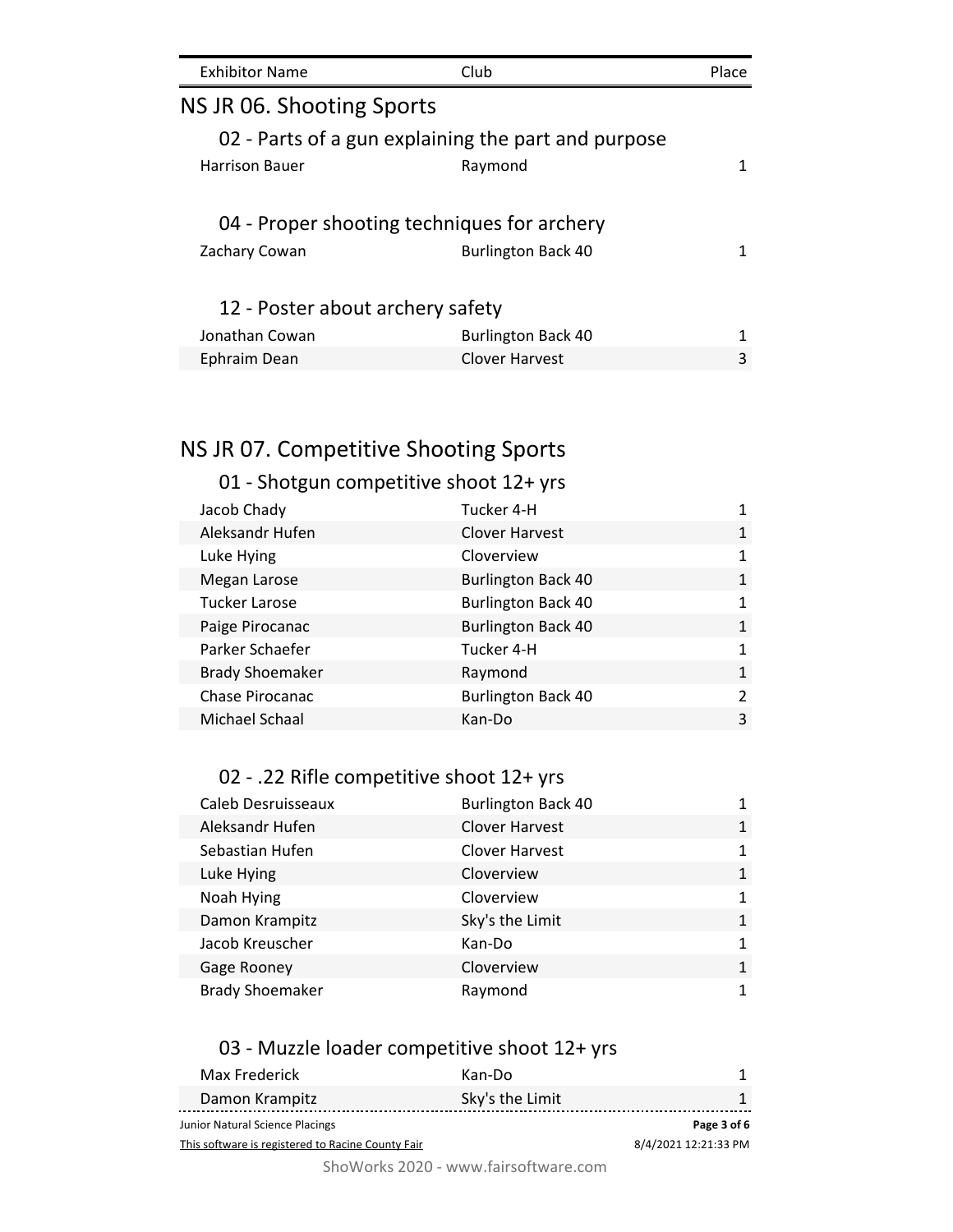| <b>Exhibitor Name</b>                 | Club                                         | Place          |
|---------------------------------------|----------------------------------------------|----------------|
| NS JR 07. Competitive Shooting Sports |                                              |                |
|                                       | 03 - Muzzle loader competitive shoot 12+ yrs |                |
| <b>Tyler Licht</b>                    | <b>Burlington Back 40</b>                    | $\mathbf{1}$   |
| Parker Schaefer                       | Tucker 4-H                                   | $\mathbf{1}$   |
|                                       |                                              |                |
| 04 - Air rifle shoot                  |                                              |                |
| <b>Haley Guentzel</b>                 | Raymond                                      | 1              |
| <b>Wyatt Guentzel</b>                 | Raymond                                      | $\mathbf{1}$   |
| Jayce Hagemann                        | Cloverview                                   | 1              |
| Carter Harmann                        | Yorkville 4-H                                | $\mathbf{1}$   |
| Larah Hood-Brennan                    | Yorkville 4-H                                | $\mathbf{1}$   |
| Andrew Janes                          | <b>Clover Harvest</b>                        | $\mathbf{1}$   |
| Oliver Keyes                          | Kan-Do                                       | $\mathbf{1}$   |
| Damon Krampitz                        | Sky's the Limit                              | $\mathbf{1}$   |
| <b>Quentin Rau</b>                    | All 4 One                                    | $\mathbf{1}$   |
| Jake Stratton                         | Kan-Do                                       | $\mathbf{1}$   |
| Samuel Thompson                       | Yorkville 4-H                                | 1              |
| <b>Harrison Bauer</b>                 | Raymond                                      | $\overline{2}$ |
| Zachary Brown                         | Kan-Do                                       | $\overline{2}$ |
| Jayden Shoemaker                      | Raymond                                      | $\overline{2}$ |
|                                       |                                              |                |
| 05 - Beg. Archery shoot               |                                              |                |
| <b>Tyler Berndt</b>                   | <b>Burlington Back 40</b>                    | 1              |
| Payton Brausch                        | Yorkville 4-H                                | 1              |
| Lincoln Friesema                      | Yorkville 4-H                                | 1              |
| <b>Wyatt Guentzel</b>                 | Raymond                                      | $\mathbf{1}$   |
| <b>Connor Harris</b>                  | <b>Burlington Back 40</b>                    | $\mathbf{1}$   |
| <b>Mallory Henningfeld</b>            | <b>Burlington Back 40</b>                    | $\mathbf{1}$   |
| Kasadie Hribar                        | Yorkville 4-H                                | $\mathbf{1}$   |

|  | ShoWorks 2020 - www.fairsoftware.com |
|--|--------------------------------------|
|  |                                      |

This software is registered to Racine County Fair

Junior Natural Science Placings

-------------------------------------

Grace Hying **Cloverview** Cloverview 1 Charlee Johnsen Norkville 4-H 1 Blake Koldeway **Burlington Back 40** 1 Makenna Menken and Raymond and Raymond 1 Levi Naber Kan-Do 1 Kate Nissila 1 1 and 1 1 and 1 1 and 1 1 and 1 1 and 1 1 and 1 1 and 1 1 and 1 1 and 1 1 and 1 1 and 1 and 1 and 1 and 1 and 1 and 1 and 1 and 1 and 1 and 1 and 1 and 1 and 1 and 1 and 1 and 1 and 1 and 1 and 1 and 1 and 1 Rylee Schaefer **Kan-Do** 1 Amelia Schmidt **Amelia** Schmidt **Raymond** 1 Katie Schmidt 1 and 1 and 1 and 1 and 1 and 1 and 1 and 1 and 1 and 1 and 1 and 1 and 1 and 1 and 1 and 1 and 1 Cayden Seils **No. 1 Seils 1 Accord 1 Accord 1 Accord 1** 2 Accord 1 2 Accord 1 2 Accord 1 2 Accord 1 2 Accord 1 2 Accord 1 2 Accord 1 2 Accord 1 2 Accord 1 2 Accord 1 2 Accord 1 2 Accord 1 2 Accord 1 2 Accord 1 2 Accord 1 2 Bianca Torres **Raymond 1 Raymond** Keegan Waldron Boldt **Raymond 1 Raymond 1** 

> . . . . . . . . . . . **Page 4 of 6**

<sup>8/4/2021 12:21:33</sup> PM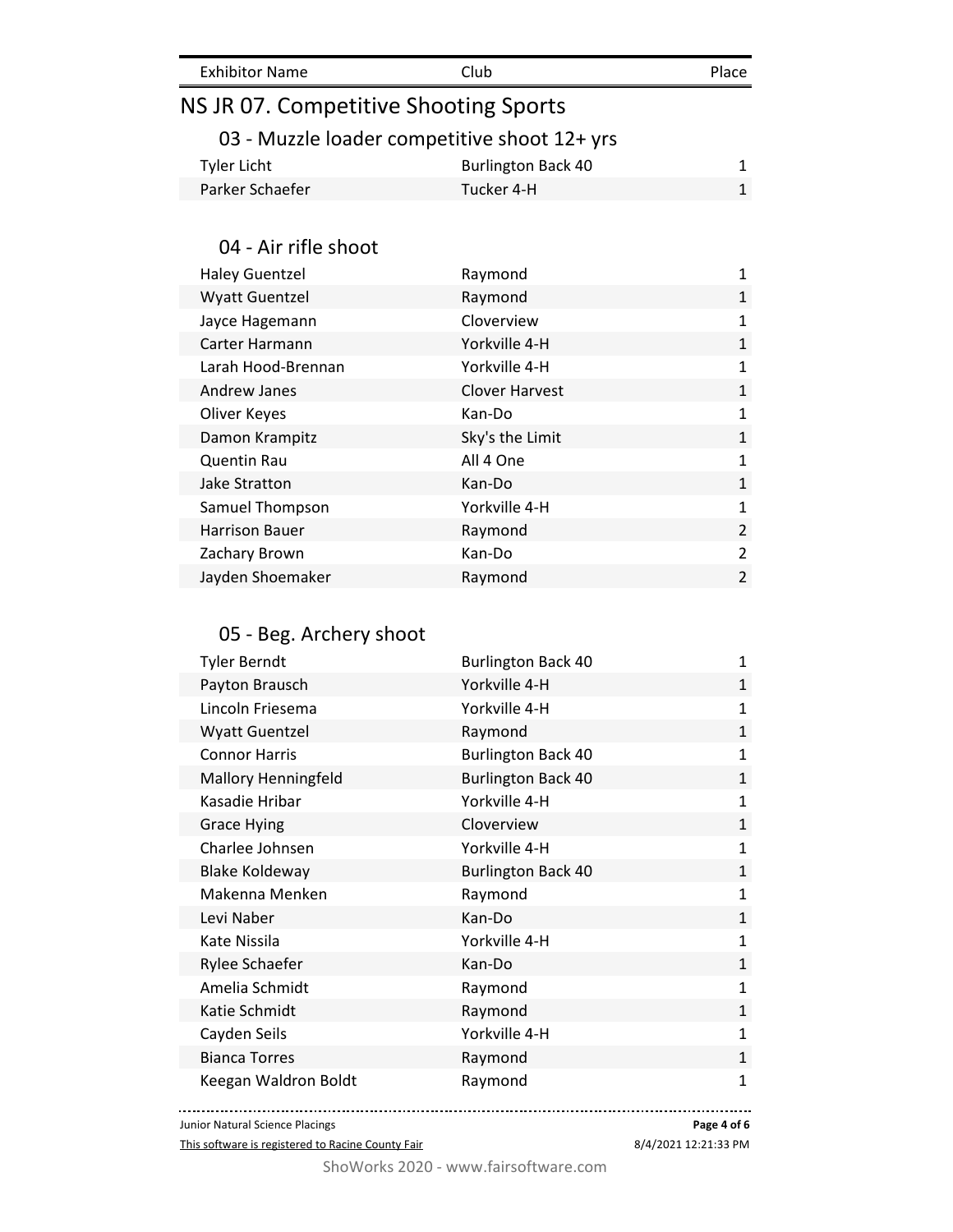# NS JR 07. Competitive Shooting Sports

## 05 - Beg. Archery shoot

| Lillian Koldeway | <b>Burlington Back 40</b> | $\mathcal{P}$ |
|------------------|---------------------------|---------------|
| Aiden Malliet    | <b>Burlington Back 40</b> | $\mathcal{P}$ |
| Reid Renzulli    | Kan-Do                    | 2             |
| Abel Scott       | Kan-Do                    | $\mathcal{P}$ |
| Cali Landreman   | Kan-Do                    | 3             |
| Grace Lemerond   | <b>Burlington Back 40</b> | 3             |
| Tanner Jacobson  | Cloverview                | 4             |
| Jason Liberto    | <b>Burlington Back 40</b> | 4             |

#### 06 - Adv. Archery shoot

| <b>Brandon Budziszek</b> | Raymond                   | $\mathbf{1}$   |
|--------------------------|---------------------------|----------------|
| Ethan Dobbs              | Raymond                   | $\mathbf{1}$   |
| Alec Edstrom             | Yorkville 4-H             | $\mathbf{1}$   |
| <b>Emilyanne Giese</b>   | <b>Burlington Back 40</b> | $\mathbf 1$    |
| Alex Grochowski          | Yorkville 4-H             | $\mathbf{1}$   |
| <b>Haley Guentzel</b>    | Raymond                   | $\mathbf{1}$   |
| Ramona Holden            | Raymond                   | $\mathbf{1}$   |
| Andrew Jakes             | Yorkville 4-H             | $\mathbf{1}$   |
| <b>Austin Jakes</b>      | Yorkville 4-H             | $\mathbf{1}$   |
| Kiley Klepel             | Raymond                   | $\mathbf{1}$   |
| Jacob Kreuscher          | Kan-Do                    | $\mathbf{1}$   |
| <b>Ella Malliet</b>      | <b>Burlington Back 40</b> | $\mathbf{1}$   |
| <b>Samuel Malliet</b>    | <b>Burlington Back 40</b> | $\mathbf{1}$   |
| <b>Matthew Rossman</b>   | Yorkville 4-H             | $\mathbf{1}$   |
| Abigail Schmidt          | Raymond                   | $\mathbf{1}$   |
| Katelynn Sinner          | Raymond                   | $\mathbf{1}$   |
| Nathan Strickland        | Yorkville 4-H             | $\mathbf{1}$   |
| Carha Usher              | Kan-Do                    | $\mathbf{1}$   |
| Johnpaul Usher           | Kan-Do                    | $\mathbf{1}$   |
| <b>Tyler Licht</b>       | <b>Burlington Back 40</b> | $\overline{2}$ |
| Molly Warren             | <b>Burlington Back 40</b> | 3              |
| Sophia Warren            | <b>Burlington Back 40</b> | 3              |

#### 07 - Air Pistol shoot

| <b>Harrison Bauer</b> | Raymond         | 1            |
|-----------------------|-----------------|--------------|
| Damon Krampitz        | Sky's the Limit | $\mathbf{1}$ |
| Nathan Rau            | All 4 One       | 1            |
| Carha Usher           | Kan-Do          | 1            |
| Johnpaul Usher        | Kan-Do          | 1            |
|                       |                 |              |

. . . . . . . . . . . . . . . Junior Natural Science Placings **Page 5 of 6**

This software is registered to Racine County Fair

8/4/2021 12:21:33 PM